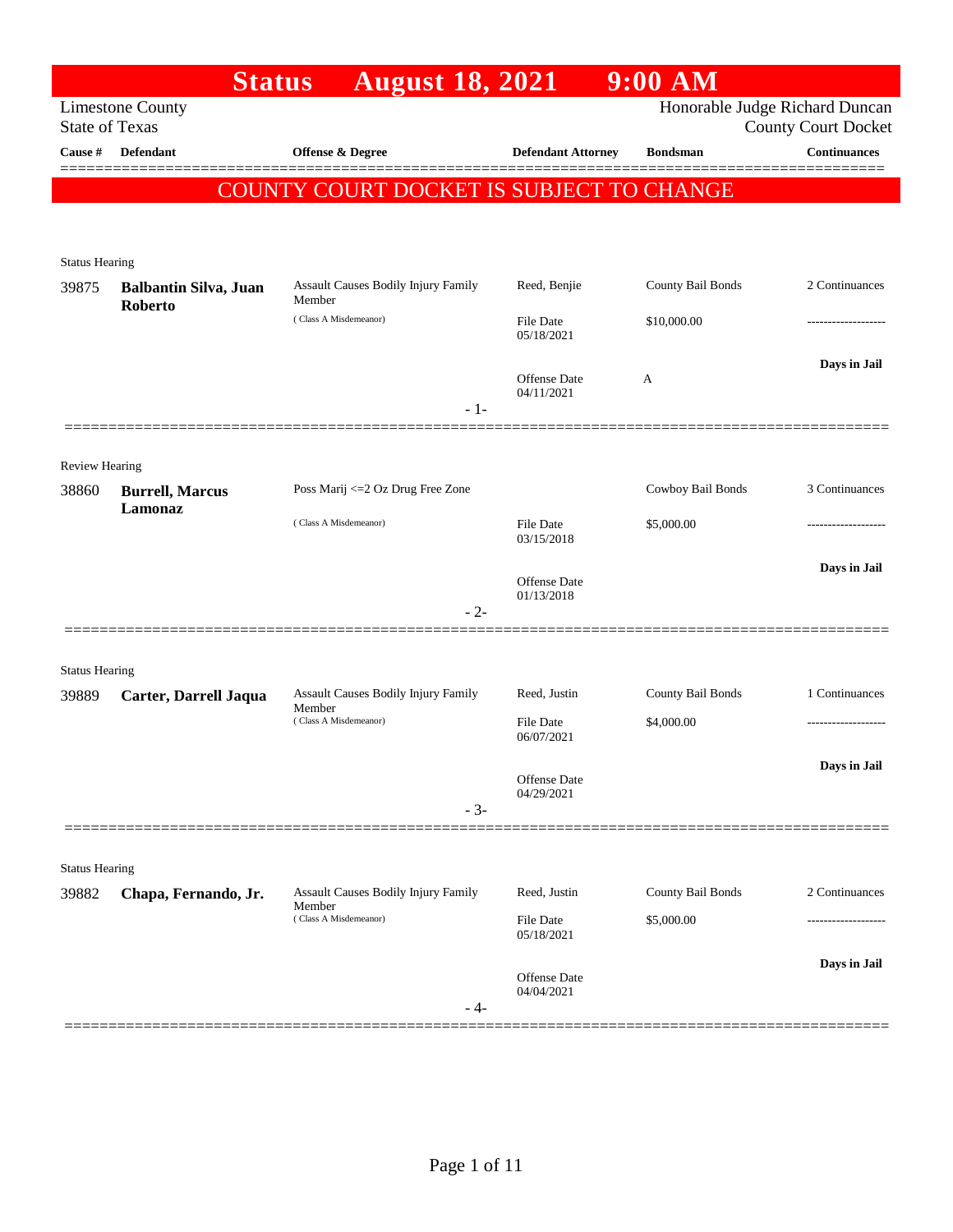|                                  | <b>Status</b>                              | <b>August 18, 2021</b>                          |       |                                   | $9:00$ AM         |                                                   |
|----------------------------------|--------------------------------------------|-------------------------------------------------|-------|-----------------------------------|-------------------|---------------------------------------------------|
|                                  | <b>Limestone County</b>                    |                                                 |       |                                   |                   | Honorable Judge Richard Duncan                    |
| <b>State of Texas</b><br>Cause # | Defendant                                  | Offense & Degree                                |       | <b>Defendant Attorney</b>         | <b>Bondsman</b>   | <b>County Court Docket</b><br><b>Continuances</b> |
|                                  |                                            |                                                 |       |                                   |                   |                                                   |
|                                  |                                            | <b>COUNTY COURT DOCKET IS SUBJECT TO CHANGE</b> |       |                                   |                   |                                                   |
|                                  |                                            |                                                 |       |                                   |                   |                                                   |
| <b>Status Hearing</b>            |                                            |                                                 |       |                                   |                   |                                                   |
| 39899                            | <b>Cherry, Christopher</b><br>Aaron        | Driving While Intoxicated                       |       | Cantrell, Carlton<br><b>Bryan</b> | County Bail Bonds | 1 Continuances                                    |
|                                  |                                            | (Class B Misdemeanor)                           |       | File Date<br>06/22/2021           | \$2,500.00        |                                                   |
|                                  |                                            |                                                 |       | Offense Date<br>11/29/2020        |                   | Days in Jail                                      |
|                                  |                                            |                                                 | $-5-$ |                                   |                   |                                                   |
|                                  |                                            |                                                 |       |                                   |                   |                                                   |
| <b>Status Hearing</b><br>39900   | <b>Cherry, Christopher</b>                 | Unl Carrying Weapon                             |       | Cantrell, Carlton<br><b>Bryan</b> | County Bail Bonds | 1 Continuances                                    |
|                                  | Aaron                                      | (Class A Misdemeanor)                           |       | File Date<br>06/22/2021           | \$5,000.00        |                                                   |
|                                  |                                            |                                                 |       | Offense Date<br>11/29/2020        |                   | Days in Jail                                      |
|                                  |                                            |                                                 | - 6-  |                                   |                   |                                                   |
|                                  |                                            |                                                 |       |                                   |                   |                                                   |
| <b>Status Hearing</b>            |                                            |                                                 |       |                                   |                   |                                                   |
| 39807                            | <b>Cleveland, Derrick</b><br><b>Dewitt</b> | Fail To Identify Giving False/ficitious<br>Info |       |                                   | County Bail Bonds | 4 Continuances                                    |
|                                  |                                            | (Class B Misdemeanor)                           |       | File Date<br>02/22/2021           | \$2,000.00        | -----------------                                 |
|                                  |                                            |                                                 |       |                                   |                   | Days in Jail                                      |
|                                  |                                            |                                                 |       | Offense Date<br>03/14/2020        |                   |                                                   |
|                                  |                                            |                                                 | $-7-$ |                                   |                   |                                                   |
|                                  |                                            |                                                 |       |                                   |                   |                                                   |
| <b>Review Hearing</b>            |                                            | Driving W/Lic Inv W/Prev                        |       | Reed, Benjie                      | Reed, Benjie      | 8 Continuances                                    |
| 39549                            | <b>Collins, Jeremy Jerrod</b>              | Conv/Susp/W/O Fin Res<br>(Class B Misdemeanor)  |       | File Date                         | \$2,000.00        |                                                   |
|                                  |                                            |                                                 |       | 12/26/2019                        |                   |                                                   |
|                                  |                                            |                                                 |       | Offense Date<br>11/09/2019        |                   | Days in Jail                                      |
|                                  |                                            |                                                 | $-8-$ |                                   |                   |                                                   |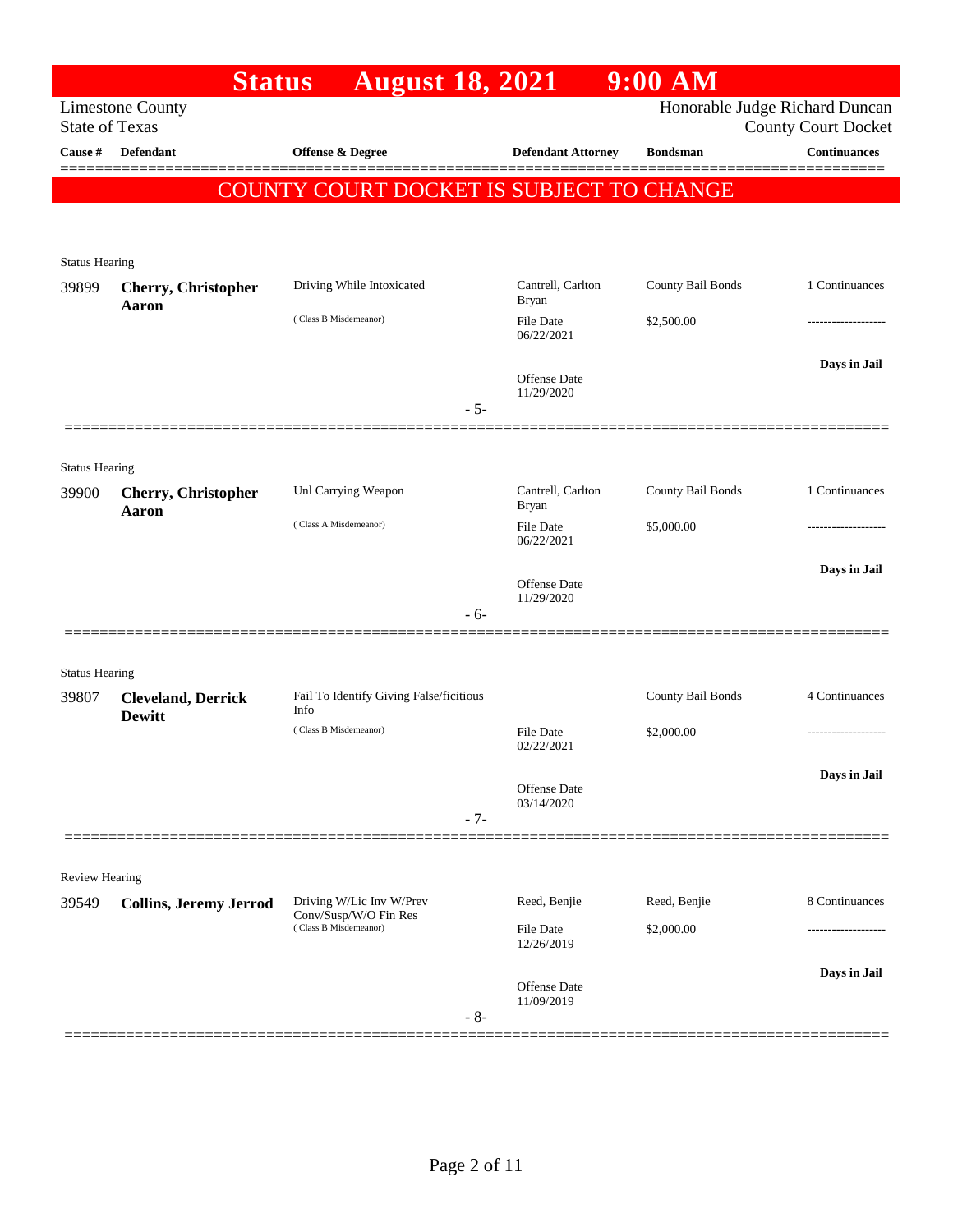|                       |                                  | <b>Status</b> | <b>August 18, 2021</b>                             |        |                                     | $9:00$ AM                                |                                                              |
|-----------------------|----------------------------------|---------------|----------------------------------------------------|--------|-------------------------------------|------------------------------------------|--------------------------------------------------------------|
| <b>State of Texas</b> | <b>Limestone County</b>          |               |                                                    |        |                                     |                                          | Honorable Judge Richard Duncan<br><b>County Court Docket</b> |
| Cause #               | <b>Defendant</b>                 |               | <b>Offense &amp; Degree</b>                        |        | <b>Defendant Attorney</b>           | <b>Bondsman</b>                          | <b>Continuances</b>                                          |
|                       |                                  |               |                                                    |        |                                     | COUNTY COURT DOCKET IS SUBJECT TO CHANGE |                                                              |
|                       |                                  |               |                                                    |        |                                     |                                          |                                                              |
|                       |                                  |               |                                                    |        |                                     |                                          |                                                              |
| <b>Status Hearing</b> |                                  |               |                                                    |        |                                     |                                          |                                                              |
| 39836                 | Cortez-Grande,<br><b>Vincent</b> |               | Driving While Intoxicated                          |        | Sanders, Raymond L.                 | County Bail Bonds                        | 2 Continuances                                               |
|                       |                                  |               | (Class B Misdemeanor)                              |        | <b>File Date</b><br>04/06/2021      | \$2,000.00                               | -----------------                                            |
|                       |                                  |               |                                                    |        | Offense Date                        |                                          | Days in Jail                                                 |
|                       |                                  |               |                                                    | $-9-$  | 11/07/2020                          |                                          |                                                              |
|                       |                                  |               |                                                    |        |                                     |                                          |                                                              |
| <b>Review Hearing</b> |                                  |               |                                                    |        |                                     |                                          |                                                              |
| 39604                 | Crum, Elizabeth                  |               | Theft-Mail <= 10 Addresses                         |        | Moore, David E.                     | Freebird Bail Bonds                      | 5 Continuances                                               |
|                       | <b>Stormy Gaye</b>               |               | (Class A Misdemeanor)                              |        | <b>File Date</b>                    | \$3,000.00                               | .                                                            |
|                       |                                  |               |                                                    |        | 03/05/2020                          |                                          |                                                              |
|                       |                                  |               |                                                    |        | Offense Date                        |                                          | Days in Jail                                                 |
|                       |                                  |               |                                                    | $-10-$ | 02/10/2020                          |                                          |                                                              |
|                       |                                  |               |                                                    |        |                                     |                                          |                                                              |
| <b>Status Hearing</b> |                                  |               |                                                    |        |                                     |                                          |                                                              |
| 39631                 | <b>Estridge, Joey Michael</b>    |               | Assault Cause Bodily Inj.<br>(Class A Misdemeanor) |        | Burkeen, Daniel<br><b>File Date</b> | Personal Bond<br>\$3,000.00              | 11 Continuances                                              |
|                       |                                  |               |                                                    |        | 03/31/2020                          |                                          |                                                              |
|                       |                                  |               |                                                    |        | Offense Date                        |                                          | Days in Jail                                                 |
|                       |                                  |               |                                                    | $-11-$ | 02/07/2020                          |                                          |                                                              |
|                       |                                  |               |                                                    |        |                                     |                                          |                                                              |
| <b>Status Hearing</b> |                                  |               |                                                    |        |                                     |                                          |                                                              |
| 39632                 | <b>Estridge, Joey Michael</b>    |               | Assault Cause Bodily Inj.<br>(Class A Misdemeanor) |        | Burkeen, Daniel                     | Personal Bond                            | 11 Continuances                                              |
|                       |                                  |               |                                                    |        | <b>File Date</b><br>03/31/2020      | \$3,000.00                               |                                                              |
|                       |                                  |               |                                                    |        | Offense Date                        |                                          | Days in Jail                                                 |
|                       |                                  |               |                                                    | $-12-$ | 02/07/2020                          |                                          |                                                              |
|                       |                                  |               |                                                    |        |                                     |                                          |                                                              |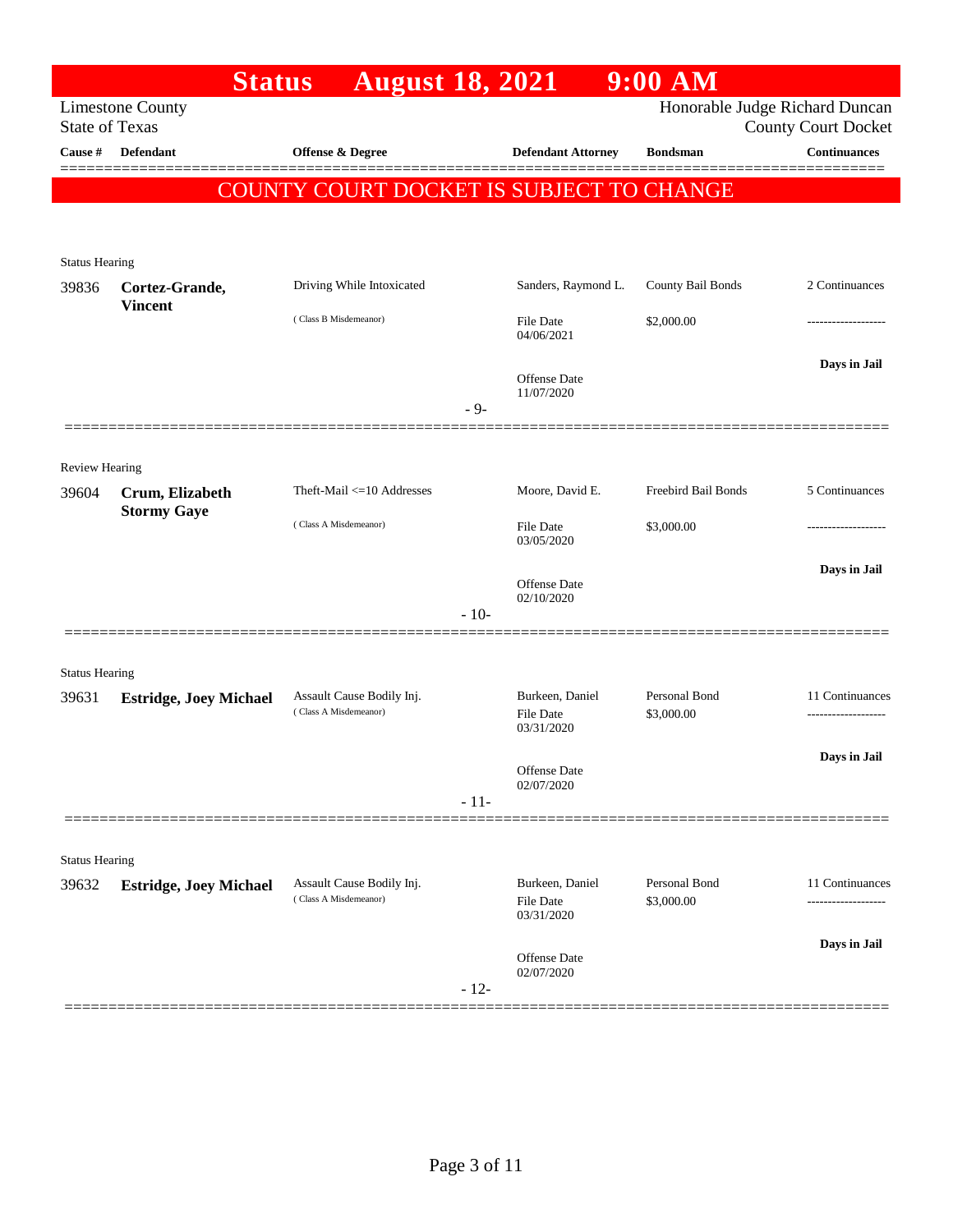| <b>August 18, 2021</b><br>Honorable Judge Richard Duncan<br><b>Limestone County</b><br><b>State of Texas</b><br><b>County Court Docket</b><br>Offense & Degree<br>Cause #<br><b>Defendant</b><br><b>Defendant Attorney</b><br><b>Bondsman</b><br>COUNTY COURT DOCKET IS SUBJECT TO CHANGE<br><b>Status Hearing</b><br>County Bail Bonds<br>Assault Causes Bodily Injury Family<br>39842<br>Forbes, Amanda Gaill<br>Member<br>(Class A Misdemeanor)<br>\$1,000.00<br><b>File Date</b><br>04/06/2021<br><b>Offense Date</b><br>02/27/2021<br>$-13-$<br><b>Status Hearing</b><br>Unl Carrying Weapon<br>Reed, Benjie<br>Reed, Benjie<br>39823<br><b>Gamble, Tykieston</b><br>Demon<br>(Class A Misdemeanor)<br><b>File Date</b><br>\$3,000.00<br>03/09/2021<br>Offense Date<br>01/16/2021<br>$-14-$<br><b>Status Hearing</b><br>Driving While Intoxicated<br>Reed, Benjie<br>County Bail Bonds<br>39895<br><b>Gonzales, Nicklalus</b><br><b>Ceaser</b><br>(Class B Misdemeanor)<br><b>File Date</b><br>\$2,000.00 | <b>Continuances</b><br>2 Continuances |
|----------------------------------------------------------------------------------------------------------------------------------------------------------------------------------------------------------------------------------------------------------------------------------------------------------------------------------------------------------------------------------------------------------------------------------------------------------------------------------------------------------------------------------------------------------------------------------------------------------------------------------------------------------------------------------------------------------------------------------------------------------------------------------------------------------------------------------------------------------------------------------------------------------------------------------------------------------------------------------------------------------------|---------------------------------------|
|                                                                                                                                                                                                                                                                                                                                                                                                                                                                                                                                                                                                                                                                                                                                                                                                                                                                                                                                                                                                                |                                       |
|                                                                                                                                                                                                                                                                                                                                                                                                                                                                                                                                                                                                                                                                                                                                                                                                                                                                                                                                                                                                                |                                       |
|                                                                                                                                                                                                                                                                                                                                                                                                                                                                                                                                                                                                                                                                                                                                                                                                                                                                                                                                                                                                                |                                       |
|                                                                                                                                                                                                                                                                                                                                                                                                                                                                                                                                                                                                                                                                                                                                                                                                                                                                                                                                                                                                                |                                       |
|                                                                                                                                                                                                                                                                                                                                                                                                                                                                                                                                                                                                                                                                                                                                                                                                                                                                                                                                                                                                                |                                       |
|                                                                                                                                                                                                                                                                                                                                                                                                                                                                                                                                                                                                                                                                                                                                                                                                                                                                                                                                                                                                                |                                       |
|                                                                                                                                                                                                                                                                                                                                                                                                                                                                                                                                                                                                                                                                                                                                                                                                                                                                                                                                                                                                                |                                       |
|                                                                                                                                                                                                                                                                                                                                                                                                                                                                                                                                                                                                                                                                                                                                                                                                                                                                                                                                                                                                                |                                       |
|                                                                                                                                                                                                                                                                                                                                                                                                                                                                                                                                                                                                                                                                                                                                                                                                                                                                                                                                                                                                                |                                       |
|                                                                                                                                                                                                                                                                                                                                                                                                                                                                                                                                                                                                                                                                                                                                                                                                                                                                                                                                                                                                                | Days in Jail                          |
|                                                                                                                                                                                                                                                                                                                                                                                                                                                                                                                                                                                                                                                                                                                                                                                                                                                                                                                                                                                                                |                                       |
|                                                                                                                                                                                                                                                                                                                                                                                                                                                                                                                                                                                                                                                                                                                                                                                                                                                                                                                                                                                                                |                                       |
|                                                                                                                                                                                                                                                                                                                                                                                                                                                                                                                                                                                                                                                                                                                                                                                                                                                                                                                                                                                                                |                                       |
|                                                                                                                                                                                                                                                                                                                                                                                                                                                                                                                                                                                                                                                                                                                                                                                                                                                                                                                                                                                                                | 4 Continuances                        |
|                                                                                                                                                                                                                                                                                                                                                                                                                                                                                                                                                                                                                                                                                                                                                                                                                                                                                                                                                                                                                |                                       |
|                                                                                                                                                                                                                                                                                                                                                                                                                                                                                                                                                                                                                                                                                                                                                                                                                                                                                                                                                                                                                |                                       |
|                                                                                                                                                                                                                                                                                                                                                                                                                                                                                                                                                                                                                                                                                                                                                                                                                                                                                                                                                                                                                | Days in Jail                          |
|                                                                                                                                                                                                                                                                                                                                                                                                                                                                                                                                                                                                                                                                                                                                                                                                                                                                                                                                                                                                                |                                       |
|                                                                                                                                                                                                                                                                                                                                                                                                                                                                                                                                                                                                                                                                                                                                                                                                                                                                                                                                                                                                                |                                       |
|                                                                                                                                                                                                                                                                                                                                                                                                                                                                                                                                                                                                                                                                                                                                                                                                                                                                                                                                                                                                                |                                       |
|                                                                                                                                                                                                                                                                                                                                                                                                                                                                                                                                                                                                                                                                                                                                                                                                                                                                                                                                                                                                                |                                       |
|                                                                                                                                                                                                                                                                                                                                                                                                                                                                                                                                                                                                                                                                                                                                                                                                                                                                                                                                                                                                                | 1 Continuances                        |
|                                                                                                                                                                                                                                                                                                                                                                                                                                                                                                                                                                                                                                                                                                                                                                                                                                                                                                                                                                                                                |                                       |
| 06/14/2021                                                                                                                                                                                                                                                                                                                                                                                                                                                                                                                                                                                                                                                                                                                                                                                                                                                                                                                                                                                                     |                                       |
| Offense Date                                                                                                                                                                                                                                                                                                                                                                                                                                                                                                                                                                                                                                                                                                                                                                                                                                                                                                                                                                                                   | Days in Jail                          |
| 03/26/2021<br>$-15-$                                                                                                                                                                                                                                                                                                                                                                                                                                                                                                                                                                                                                                                                                                                                                                                                                                                                                                                                                                                           |                                       |
|                                                                                                                                                                                                                                                                                                                                                                                                                                                                                                                                                                                                                                                                                                                                                                                                                                                                                                                                                                                                                |                                       |
| <b>Status Hearing</b>                                                                                                                                                                                                                                                                                                                                                                                                                                                                                                                                                                                                                                                                                                                                                                                                                                                                                                                                                                                          |                                       |
| County Bail Bonds<br>Unl Carrying Weapon<br>Latray, Michelle J.<br>39841<br><b>Grigg, Nathan Camill</b>                                                                                                                                                                                                                                                                                                                                                                                                                                                                                                                                                                                                                                                                                                                                                                                                                                                                                                        | 2 Continuances                        |
| (Class A Misdemeanor)<br>\$5,000.00<br><b>File Date</b><br>04/06/2021                                                                                                                                                                                                                                                                                                                                                                                                                                                                                                                                                                                                                                                                                                                                                                                                                                                                                                                                          |                                       |
|                                                                                                                                                                                                                                                                                                                                                                                                                                                                                                                                                                                                                                                                                                                                                                                                                                                                                                                                                                                                                | Days in Jail                          |
| Offense Date<br>04/18/2020                                                                                                                                                                                                                                                                                                                                                                                                                                                                                                                                                                                                                                                                                                                                                                                                                                                                                                                                                                                     |                                       |
| $-16-$                                                                                                                                                                                                                                                                                                                                                                                                                                                                                                                                                                                                                                                                                                                                                                                                                                                                                                                                                                                                         |                                       |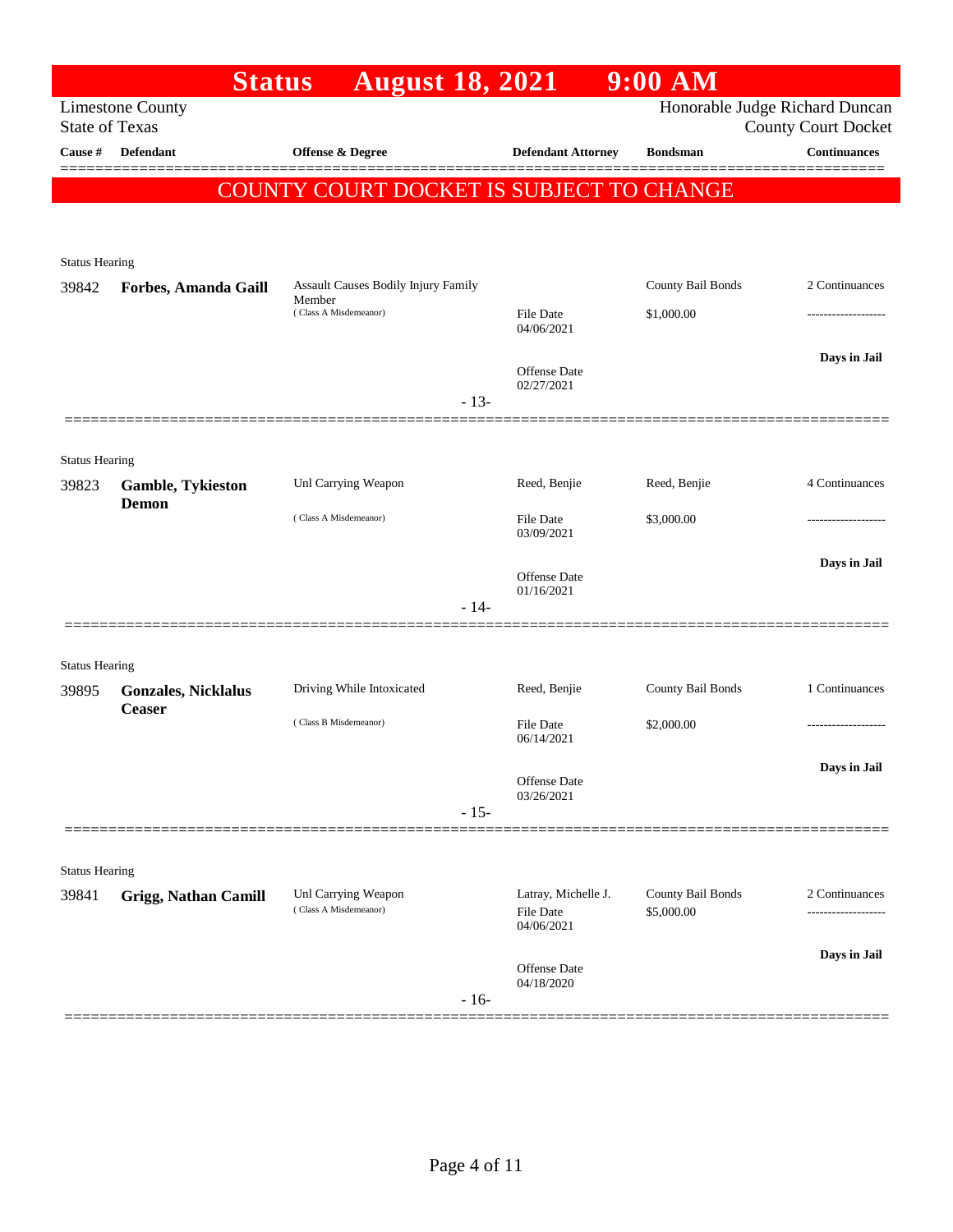|                                |                                  | <b>August 18, 2021</b><br><b>Status</b>       |                            | $9:00$ AM           |                                |
|--------------------------------|----------------------------------|-----------------------------------------------|----------------------------|---------------------|--------------------------------|
|                                | <b>Limestone County</b>          |                                               |                            |                     | Honorable Judge Richard Duncan |
| <b>State of Texas</b>          |                                  |                                               |                            |                     | <b>County Court Docket</b>     |
| Cause #                        | Defendant                        | Offense & Degree                              | <b>Defendant Attorney</b>  | <b>Bondsman</b>     | <b>Continuances</b>            |
|                                |                                  | COUNTY COURT DOCKET IS SUBJECT TO CHANGE      |                            |                     |                                |
|                                |                                  |                                               |                            |                     |                                |
|                                |                                  |                                               |                            |                     |                                |
| <b>Status Hearing</b><br>39839 |                                  | Resist Arrest Search Or Transport             | Reed, Benjie               |                     | 2 Continuances                 |
|                                | Haynes, William<br><b>Travis</b> |                                               |                            |                     |                                |
|                                |                                  | (Class A Misdemeanor)                         | File Date<br>04/06/2021    |                     |                                |
|                                |                                  |                                               |                            |                     | Days in Jail                   |
|                                |                                  |                                               | Offense Date<br>11/18/2020 |                     |                                |
|                                |                                  |                                               | $-17-$                     |                     |                                |
|                                |                                  |                                               |                            |                     |                                |
| <b>Review Hearing</b>          |                                  |                                               |                            |                     |                                |
| 39380                          | Hobbs, Broderick                 | Poss Marij <2oz                               | Tate, Greg                 | County Bail Bonds   | 11 Continuances                |
|                                | Ramon                            | (Class B Misdemeanor)                         | <b>File Date</b>           | \$1,000.00          |                                |
|                                |                                  |                                               | 06/14/2019                 |                     |                                |
|                                |                                  |                                               | Offense Date               |                     | Days in Jail                   |
|                                |                                  |                                               | 05/08/2019<br>$-18-$       |                     |                                |
|                                |                                  |                                               |                            |                     |                                |
|                                |                                  |                                               |                            |                     |                                |
| <b>Status Hearing</b>          |                                  |                                               | Reed, Justin               | Freebird Bail Bonds | 6 Continuances                 |
| 39799                          | Jhanke, Dennis<br><b>Charles</b> | Assault Causes Bodily Injury Family<br>Member |                            |                     |                                |
|                                |                                  | (Class A Misdemeanor)                         | File Date<br>01/21/2021    | \$2,500.00          |                                |
|                                |                                  |                                               |                            |                     | Days in Jail                   |
|                                |                                  |                                               | Offense Date<br>12/25/2020 |                     |                                |
|                                |                                  |                                               | $-19-$                     |                     |                                |
|                                |                                  |                                               |                            |                     |                                |
| <b>Status Hearing</b>          |                                  |                                               |                            |                     |                                |
| 39871                          | Leonard, Ryan                    | Resist Arrest Search Or Transport             | Burkeen, Daniel            | Freebird Bail Bonds | 2 Continuances                 |
|                                | Christopher                      | (Class A Misdemeanor)                         | <b>File Date</b>           | \$3,000.00          |                                |
|                                |                                  |                                               | 05/07/2021                 |                     |                                |
|                                |                                  |                                               | Offense Date               |                     | Days in Jail                   |
|                                |                                  |                                               | 01/04/2021                 |                     |                                |
|                                |                                  |                                               | $-20-$                     |                     |                                |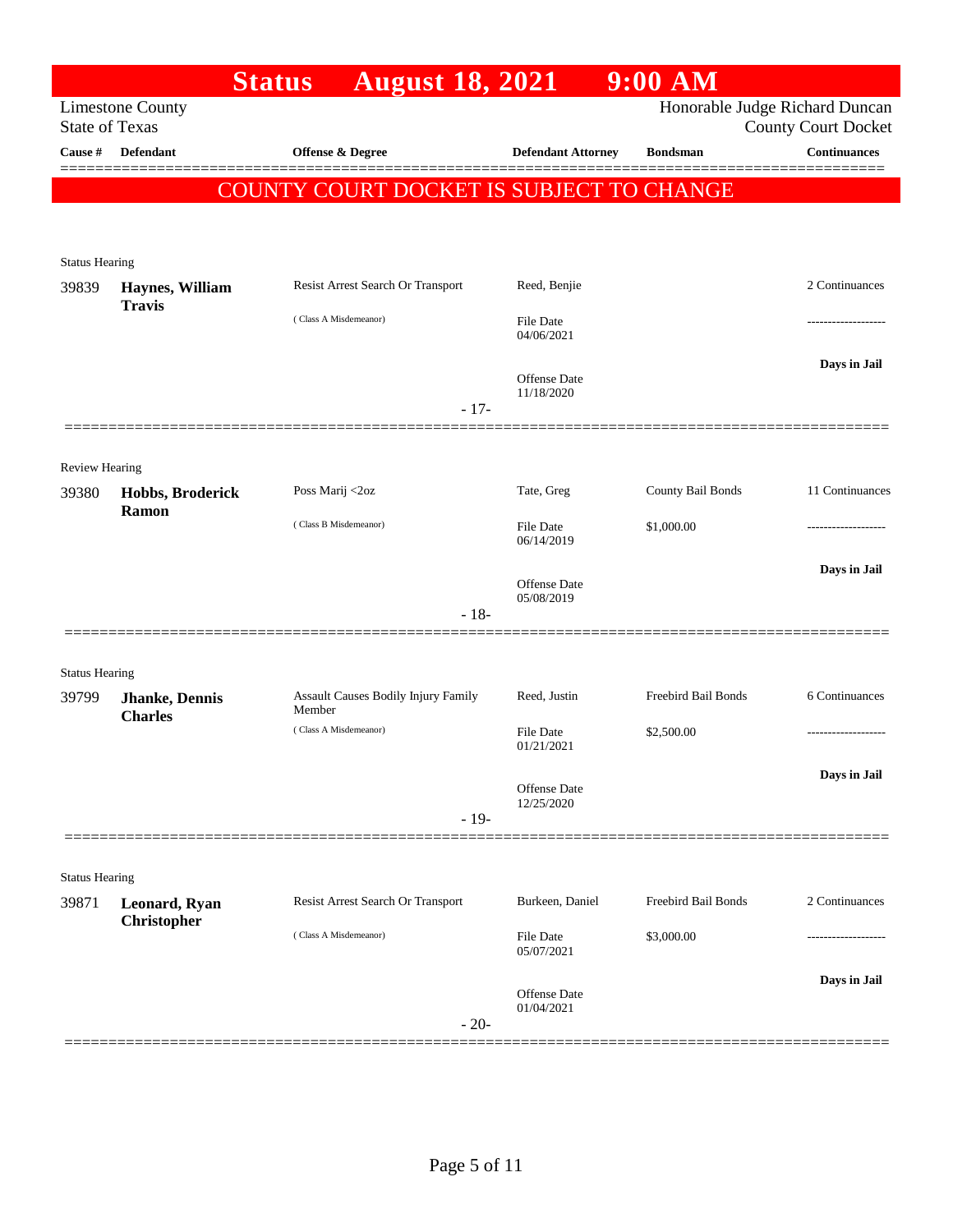|                       | <b>Status</b>                           | <b>August 18, 2021</b>                          |                                   | $9:00$ AM           |                                                              |
|-----------------------|-----------------------------------------|-------------------------------------------------|-----------------------------------|---------------------|--------------------------------------------------------------|
| <b>State of Texas</b> | <b>Limestone County</b>                 |                                                 |                                   |                     | Honorable Judge Richard Duncan<br><b>County Court Docket</b> |
| <b>Cause</b> #        | <b>Defendant</b>                        | Offense & Degree                                | <b>Defendant Attorney</b>         | <b>Bondsman</b>     | <b>Continuances</b>                                          |
|                       |                                         |                                                 |                                   |                     |                                                              |
|                       |                                         | <b>COUNTY COURT DOCKET IS SUBJECT TO CHANGE</b> |                                   |                     |                                                              |
|                       |                                         |                                                 |                                   |                     |                                                              |
| <b>Status Hearing</b> |                                         |                                                 |                                   |                     |                                                              |
| 39798                 | Lott, Derek Jason                       | <b>Evading Arrest Detention</b>                 | Reed, Justin                      | Reed, Justin        | 2 Continuances                                               |
|                       |                                         | (Class A Misdemeanor)                           | <b>File Date</b><br>01/19/2021    | \$5,000.00          |                                                              |
|                       |                                         |                                                 |                                   |                     | Days in Jail                                                 |
|                       |                                         |                                                 | Offense Date<br>10/25/2020        |                     |                                                              |
|                       |                                         |                                                 | $-21-$                            |                     |                                                              |
|                       |                                         |                                                 |                                   |                     |                                                              |
| <b>Status Hearing</b> |                                         |                                                 |                                   |                     |                                                              |
| 39671                 | Love, Bobbi Angelique                   | Fraud Destroy Removal Concealment<br>Writing    |                                   | Freebird Bail Bonds | 3 Continuances                                               |
|                       |                                         | (Class A Misdemeanor)                           | <b>File Date</b><br>05/13/2020    | \$3,000.00          |                                                              |
|                       |                                         |                                                 |                                   |                     | Days in Jail                                                 |
|                       |                                         |                                                 | <b>Offense Date</b><br>10/18/2018 |                     |                                                              |
|                       |                                         |                                                 | $-22-$                            |                     |                                                              |
|                       |                                         |                                                 |                                   |                     |                                                              |
| <b>Status Hearing</b> |                                         |                                                 |                                   |                     |                                                              |
| 39869                 | <b>Martin, Anthony</b><br><b>Rashad</b> | Viol Bond/Protective Order                      | Martin, Chris E.                  | County Bail Bonds   | 1 Continuances                                               |
|                       |                                         | (Class A Misdemeanor)                           | <b>File Date</b>                  | \$5,000.00          |                                                              |
|                       |                                         |                                                 | 05/07/2021                        |                     |                                                              |
|                       |                                         |                                                 | Offense Date                      |                     | Days in Jail                                                 |
|                       |                                         |                                                 | 08/23/2020<br>$-23-$              |                     |                                                              |
|                       |                                         |                                                 |                                   |                     |                                                              |
| <b>Status Hearing</b> |                                         |                                                 |                                   |                     |                                                              |
| 39891                 | Moreno-Guerra,                          | Driving While Intoxicated 2nd                   |                                   | Freebird Bail Bonds | 1 Continuances                                               |
|                       | <b>Daniel</b>                           | (Class A Misdemeanor)                           | File Date                         | \$3,000.00          |                                                              |
|                       |                                         |                                                 | 06/07/2021                        |                     |                                                              |
|                       |                                         |                                                 | Offense Date                      |                     | Days in Jail                                                 |
|                       |                                         |                                                 | 12/31/2020<br>$-24-$              |                     |                                                              |
|                       |                                         |                                                 |                                   |                     |                                                              |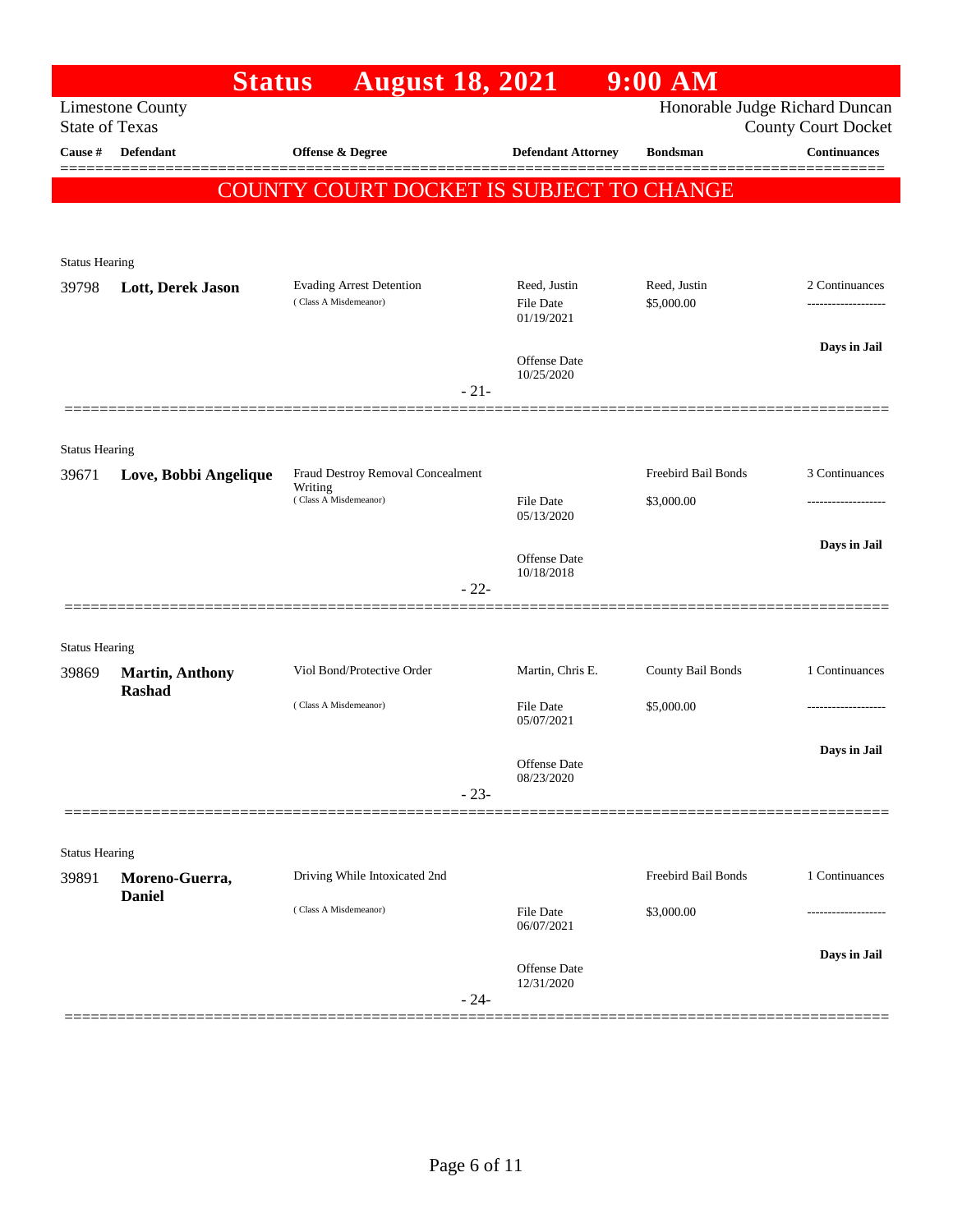|                       |                                   | <b>Status</b>               | <b>August 18, 2021</b>                   |                                         | $9:00$ AM                                |                                                              |
|-----------------------|-----------------------------------|-----------------------------|------------------------------------------|-----------------------------------------|------------------------------------------|--------------------------------------------------------------|
| <b>State of Texas</b> | <b>Limestone County</b>           |                             |                                          |                                         |                                          | Honorable Judge Richard Duncan<br><b>County Court Docket</b> |
| Cause #               | <b>Defendant</b>                  | <b>Offense &amp; Degree</b> |                                          | <b>Defendant Attorney</b>               | <b>Bondsman</b>                          | <b>Continuances</b>                                          |
|                       |                                   |                             |                                          |                                         | COUNTY COURT DOCKET IS SUBJECT TO CHANGE |                                                              |
|                       |                                   |                             |                                          |                                         |                                          |                                                              |
| <b>Status Hearing</b> |                                   |                             |                                          |                                         |                                          |                                                              |
| 39892                 | Moreno-Guerra,<br><b>Daniel</b>   | Info                        | Fail To Identify Giving False/Fictitious |                                         | Freebird Bail Bonds                      | 1 Continuances                                               |
|                       |                                   | (Class B Misdemeanor)       |                                          | File Date<br>06/07/2021                 | \$2,000.00                               |                                                              |
|                       |                                   |                             |                                          | Offense Date                            |                                          | Days in Jail                                                 |
|                       |                                   |                             | $-25-$                                   | 12/31/2020                              |                                          |                                                              |
|                       |                                   |                             |                                          |                                         |                                          |                                                              |
| <b>Status Hearing</b> |                                   |                             |                                          |                                         |                                          |                                                              |
| 39887                 | Olvera, Abraham<br><b>Emanuel</b> | Member                      | Assault Causes Bodily Injury Family      |                                         | County Bail Bonds                        | 1 Continuances                                               |
|                       |                                   | (Class A Misdemeanor)       |                                          | File Date<br>06/04/2021                 | \$3,000.00                               |                                                              |
|                       |                                   |                             |                                          | Offense Date                            |                                          | Days in Jail                                                 |
|                       |                                   |                             | $-26-$                                   | 04/25/2021                              |                                          |                                                              |
|                       |                                   |                             |                                          |                                         |                                          |                                                              |
| <b>Status Hearing</b> |                                   |                             |                                          |                                         |                                          |                                                              |
| 39888                 | Olvera, Abraham<br><b>Emanuel</b> |                             | Criminal Mischief >=\$100<\$750          |                                         | County Bail Bonds                        | 1 Continuances                                               |
|                       |                                   | (Class B Misdemeanor)       |                                          | File Date<br>06/04/2021                 | \$2,000.00                               |                                                              |
|                       |                                   |                             |                                          | Offense Date                            |                                          | Days in Jail                                                 |
|                       |                                   |                             | $-27-$                                   | 04/25/2021                              |                                          |                                                              |
|                       |                                   |                             |                                          |                                         |                                          |                                                              |
| <b>Status Hearing</b> |                                   |                             |                                          |                                         |                                          |                                                              |
| 39827                 | <b>Platt, Rusty</b>               | (Class A Misdemeanor)       | Driving While Intoxicated 2nd            | Reed, Justin<br>File Date<br>03/16/2021 | <b>Rusty Platt</b><br>\$1,000.00         | 1 Continuances                                               |
|                       |                                   |                             |                                          | <b>Offense</b> Date                     |                                          | Days in Jail                                                 |
|                       |                                   |                             | $-28-$                                   | 06/09/2020                              |                                          |                                                              |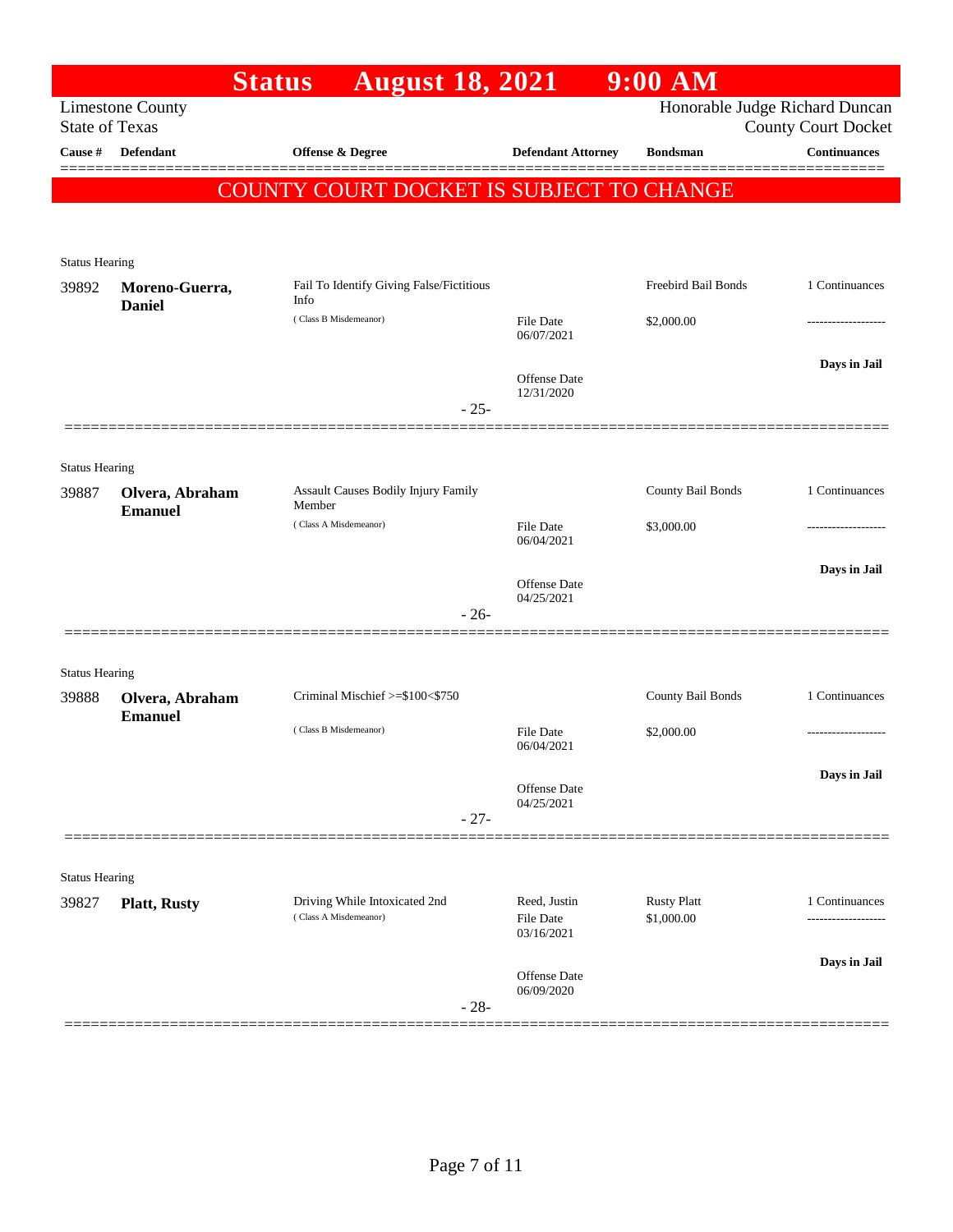|                       | <b>Status</b>           | <b>August 18, 2021</b>                                  |                                | 9:00 AM             |                                |
|-----------------------|-------------------------|---------------------------------------------------------|--------------------------------|---------------------|--------------------------------|
|                       | <b>Limestone County</b> |                                                         |                                |                     | Honorable Judge Richard Duncan |
| <b>State of Texas</b> |                         |                                                         |                                |                     | <b>County Court Docket</b>     |
| Cause #               | Defendant               | Offense & Degree                                        | <b>Defendant Attorney</b>      | <b>Bondsman</b>     | <b>Continuances</b><br>======= |
|                       |                         | COUNTY COURT DOCKET IS SUBJECT TO CHANGE                |                                |                     |                                |
|                       |                         |                                                         |                                |                     |                                |
|                       |                         |                                                         |                                |                     |                                |
| Review Hearing        |                         |                                                         |                                |                     |                                |
| 38431                 | Powers, Christopher     | Terroristic Threat Causes Of Fear<br><b>Imminet SBI</b> | Spivey, Shirley                |                     | 18 Continuances                |
|                       |                         | (Class B Misdemeanor)                                   | File Date<br>04/18/2017        |                     |                                |
|                       |                         |                                                         |                                |                     | Days in Jail                   |
|                       |                         |                                                         | <b>Offense</b> Date            |                     |                                |
|                       |                         | $-29-$                                                  | 03/13/2017                     |                     |                                |
|                       |                         |                                                         |                                |                     |                                |
| <b>Review Hearing</b> |                         |                                                         |                                |                     |                                |
| 38765                 | Powers, Christopher     | Assault Cause Bodily Inj.                               | Spivey, Shirley                |                     | 10 Continuances                |
|                       |                         | (Class A Misdemeanor)                                   | <b>File Date</b><br>12/13/2017 |                     |                                |
|                       |                         |                                                         |                                |                     |                                |
|                       |                         |                                                         | Offense Date                   |                     | Days in Jail                   |
|                       |                         | $-30-$                                                  | 08/18/2017                     |                     |                                |
|                       |                         |                                                         |                                |                     |                                |
| <b>Status Hearing</b> |                         |                                                         |                                |                     |                                |
| 39797                 | Rivera, Jonathan        | Unl Carrying Weapon                                     | Burkeen, Daniel                | Freebird Bail Bonds | 6 Continuances                 |
|                       | Adam                    | (Class A Misdemeanor)                                   |                                |                     |                                |
|                       |                         |                                                         | <b>File Date</b><br>01/19/2021 | \$2,000.00          |                                |
|                       |                         |                                                         |                                |                     | Days in Jail                   |
|                       |                         |                                                         | Offense Date<br>10/07/2020     |                     |                                |
|                       |                         | $-31-$                                                  |                                |                     |                                |
|                       |                         |                                                         |                                |                     |                                |
| <b>Status Hearing</b> |                         |                                                         |                                |                     |                                |
| 39696                 | Sanchez-Vasquez,        | Interfer W/Emergency Req For                            | Moore, David E.                | County Bail Bonds   | 12 Continuances                |
|                       | Romario                 | Assistance<br>(Class A Misdemeanor)                     | File Date                      | \$3,000.00          |                                |
|                       |                         |                                                         | 06/25/2020                     |                     |                                |
|                       |                         |                                                         |                                |                     | Days in Jail                   |
|                       |                         |                                                         | Offense Date<br>03/13/2020     |                     |                                |
|                       |                         | $-32-$                                                  |                                |                     |                                |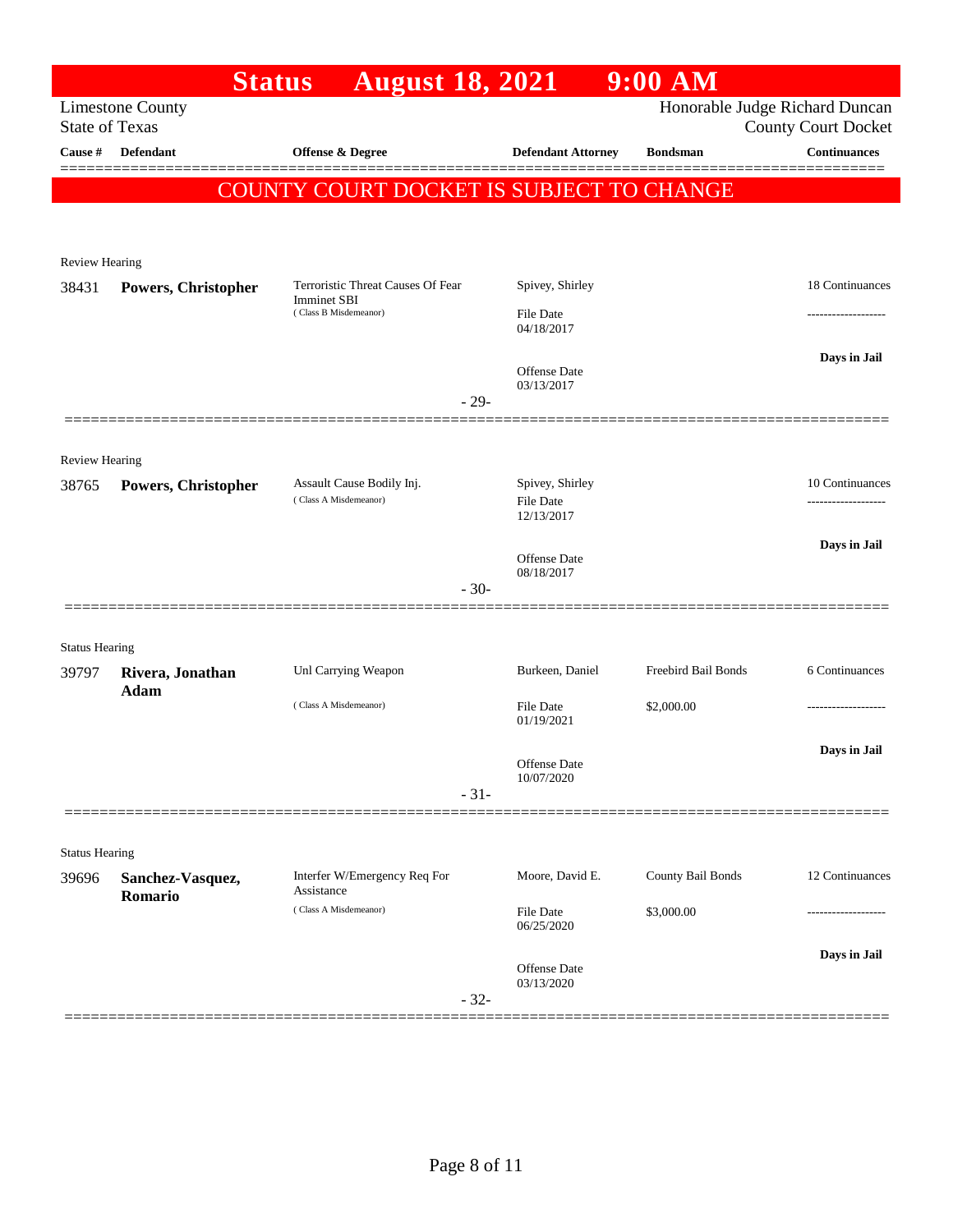|                                | <b>Status</b>               | <b>August 18, 2021</b>                                                 |                                   | 9:00 AM           |                                                              |
|--------------------------------|-----------------------------|------------------------------------------------------------------------|-----------------------------------|-------------------|--------------------------------------------------------------|
| <b>State of Texas</b>          | <b>Limestone County</b>     |                                                                        |                                   |                   | Honorable Judge Richard Duncan<br><b>County Court Docket</b> |
| Cause #                        | <b>Defendant</b>            | Offense & Degree                                                       | <b>Defendant Attorney</b>         | <b>Bondsman</b>   | <b>Continuances</b>                                          |
|                                |                             | COUNTY COURT DOCKET IS SUBJECT TO CHANGE                               |                                   |                   |                                                              |
|                                |                             |                                                                        |                                   |                   |                                                              |
| <b>Status Hearing</b>          |                             |                                                                        |                                   |                   |                                                              |
| 39697                          | Sanchez-Vasquez,<br>Romario | Assault Causes Bodily Injury Family<br>Member                          | Moore, David E.                   | County Bail Bonds | 12 Continuances                                              |
|                                |                             | (Class A Misdemeanor)                                                  | File Date<br>06/25/2020           | \$3,000.00        |                                                              |
|                                |                             |                                                                        | Offense Date<br>03/13/2020        |                   | Days in Jail                                                 |
|                                |                             | $-33-$                                                                 |                                   |                   |                                                              |
|                                |                             |                                                                        |                                   |                   |                                                              |
| <b>Status Hearing</b><br>39770 | Sanchez-Vasquez,<br>Romario | Viol Bond/Protective Order                                             | Moore, David E.                   | County Bail Bonds | 8 Continuances                                               |
|                                |                             | (Class A Misdemeanor)                                                  | File Date<br>11/05/2020           | \$2,500.00        |                                                              |
|                                |                             |                                                                        | Offense Date<br>03/20/2020        |                   | Days in Jail                                                 |
|                                |                             | $-34-$                                                                 |                                   |                   |                                                              |
| <b>Appeal Hearing</b>          |                             |                                                                        |                                   |                   |                                                              |
| 39830                          | <b>Smith, Bobby Ray</b>     | Use Of Portable Wireless<br><b>Communication Device For Electronic</b> | Tate, Greg                        | Tate, Greg        | 3 Continuances                                               |
|                                |                             | Messaging (txtrc $545.4251(b)$ )<br>(Class C Misdemeanor)              | File Date<br>03/24/2021           | \$236.00          | .                                                            |
|                                |                             |                                                                        | Offense Date                      |                   | Days in Jail                                                 |
|                                |                             | $-35-$                                                                 | 01/28/2021                        |                   |                                                              |
|                                |                             |                                                                        |                                   |                   |                                                              |
| <b>Status Hearing</b><br>39894 | <b>Smith, Ramsey Simon</b>  | Assault Causes Bodily Injury Family                                    | Reed, Justin                      | County Bail Bonds | 1 Continuances                                               |
|                                |                             | Member<br>(Class A Misdemeanor)                                        | File Date<br>06/14/2021           | \$5,000.00        |                                                              |
|                                |                             |                                                                        | <b>Offense</b> Date<br>05/21/2021 |                   | Days in Jail                                                 |
|                                |                             | $-36-$                                                                 |                                   |                   |                                                              |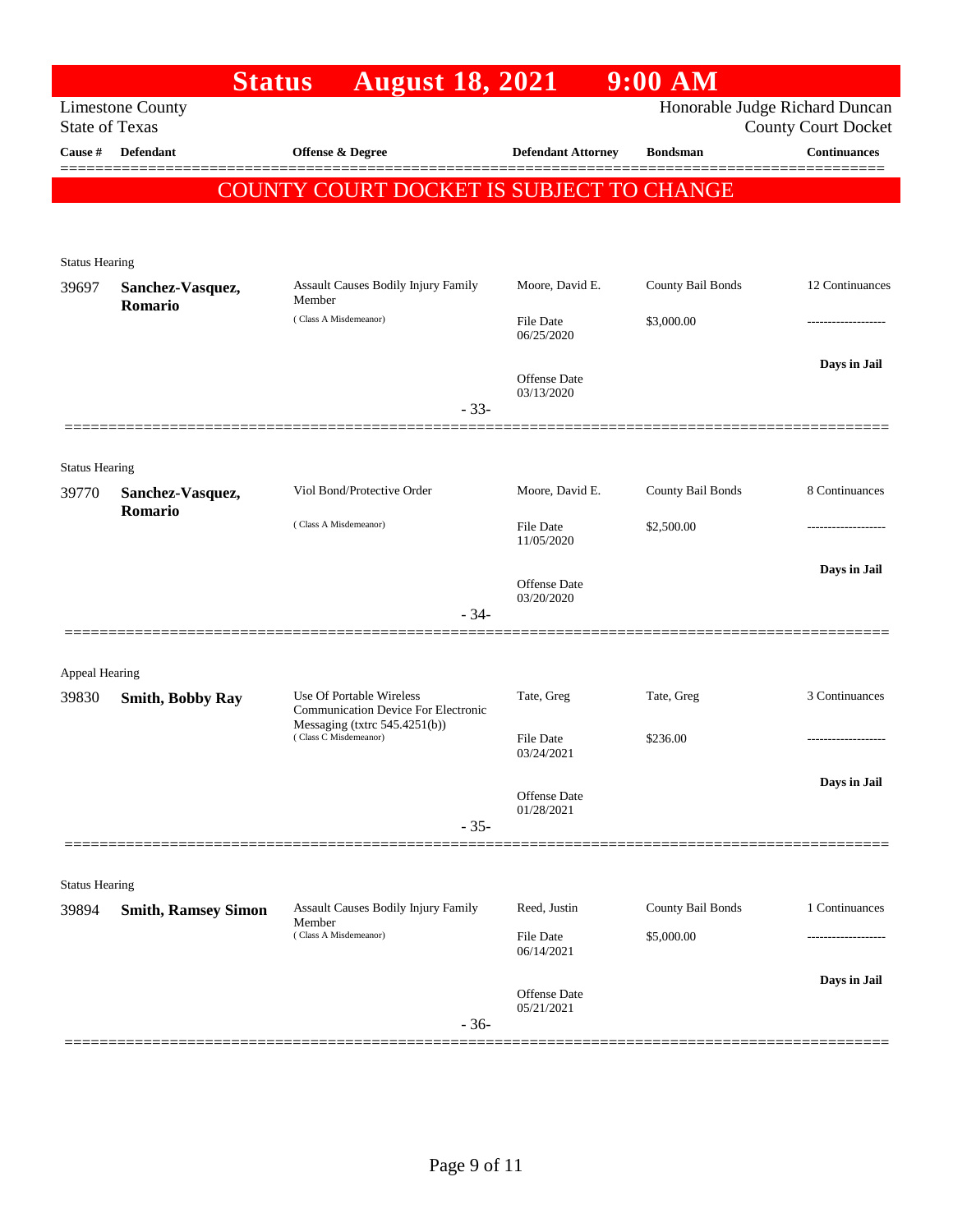|                       | <b>Status</b>           | <b>August 18, 2021</b>                                            |                                                | $9:00$ AM                       |                                                   |
|-----------------------|-------------------------|-------------------------------------------------------------------|------------------------------------------------|---------------------------------|---------------------------------------------------|
| <b>State of Texas</b> | <b>Limestone County</b> |                                                                   |                                                |                                 | Honorable Judge Richard Duncan                    |
| Cause $\#$            | <b>Defendant</b>        | <b>Offense &amp; Degree</b>                                       | <b>Defendant Attorney</b>                      | <b>Bondsman</b>                 | <b>County Court Docket</b><br><b>Continuances</b> |
|                       |                         |                                                                   |                                                |                                 |                                                   |
|                       |                         | COUNTY COURT DOCKET IS SUBJECT TO CHANGE                          |                                                |                                 |                                                   |
|                       |                         |                                                                   |                                                |                                 |                                                   |
| <b>Status Hearing</b> |                         |                                                                   |                                                |                                 |                                                   |
| 39883                 | <b>Trotter, Kenwan</b>  | Driving While Intoxicated Bac $\ge$ = 0.15                        | Moore, David E.                                | County Bail Bonds               | 2 Continuances                                    |
|                       | Jerome, Jr.             | (Class A Misdemeanor)                                             | File Date<br>05/18/2021                        | \$2,500.00                      | -----------------                                 |
|                       |                         |                                                                   |                                                |                                 | Days in Jail                                      |
|                       |                         |                                                                   | <b>Offense Date</b><br>10/25/2020              |                                 |                                                   |
|                       |                         | $-37-$                                                            |                                                |                                 |                                                   |
|                       |                         |                                                                   |                                                |                                 |                                                   |
| <b>Status Hearing</b> |                         |                                                                   |                                                |                                 |                                                   |
| 39873                 | Warren, Brian Keith     | Driving While Intoxicated 2nd<br>(Class A Misdemeanor)            | Reed, Benjie<br><b>File Date</b><br>05/07/2021 | County Bail Bonds<br>\$3,000.00 | 2 Continuances                                    |
|                       |                         |                                                                   |                                                |                                 | Days in Jail                                      |
|                       |                         |                                                                   | <b>Offense Date</b><br>04/03/2021              |                                 |                                                   |
|                       |                         | $-38-$                                                            |                                                |                                 |                                                   |
|                       |                         |                                                                   |                                                |                                 |                                                   |
| Plea Hearing          |                         |                                                                   |                                                |                                 |                                                   |
| 39815                 | Way, Abdul Raheem       | Driving While Intoxicated Bac $> = 0.15$<br>(Class A Misdemeanor) | Reed, Benjie<br><b>File Date</b><br>03/09/2021 | Reed, Benjie<br>\$3,000.00      | 4 Continuances                                    |
|                       |                         |                                                                   |                                                |                                 | Days in Jail                                      |
|                       |                         |                                                                   | Offense Date<br>01/30/2021                     |                                 |                                                   |
|                       |                         | $-39-$                                                            |                                                |                                 |                                                   |
|                       |                         |                                                                   |                                                |                                 |                                                   |
| Plea Hearing          |                         |                                                                   |                                                |                                 |                                                   |
| 39816                 | Way, Abdul Raheem       | Resist Arrest Search Or Transport<br>(Class A Misdemeanor)        | Reed, Benjie<br><b>File Date</b><br>03/09/2021 | Reed, Benjie<br>\$3,000.00      | 4 Continuances                                    |
|                       |                         |                                                                   |                                                |                                 | Days in Jail                                      |
|                       |                         | $-40-$                                                            | Offense Date<br>01/30/2021                     |                                 |                                                   |
|                       |                         |                                                                   |                                                |                                 |                                                   |